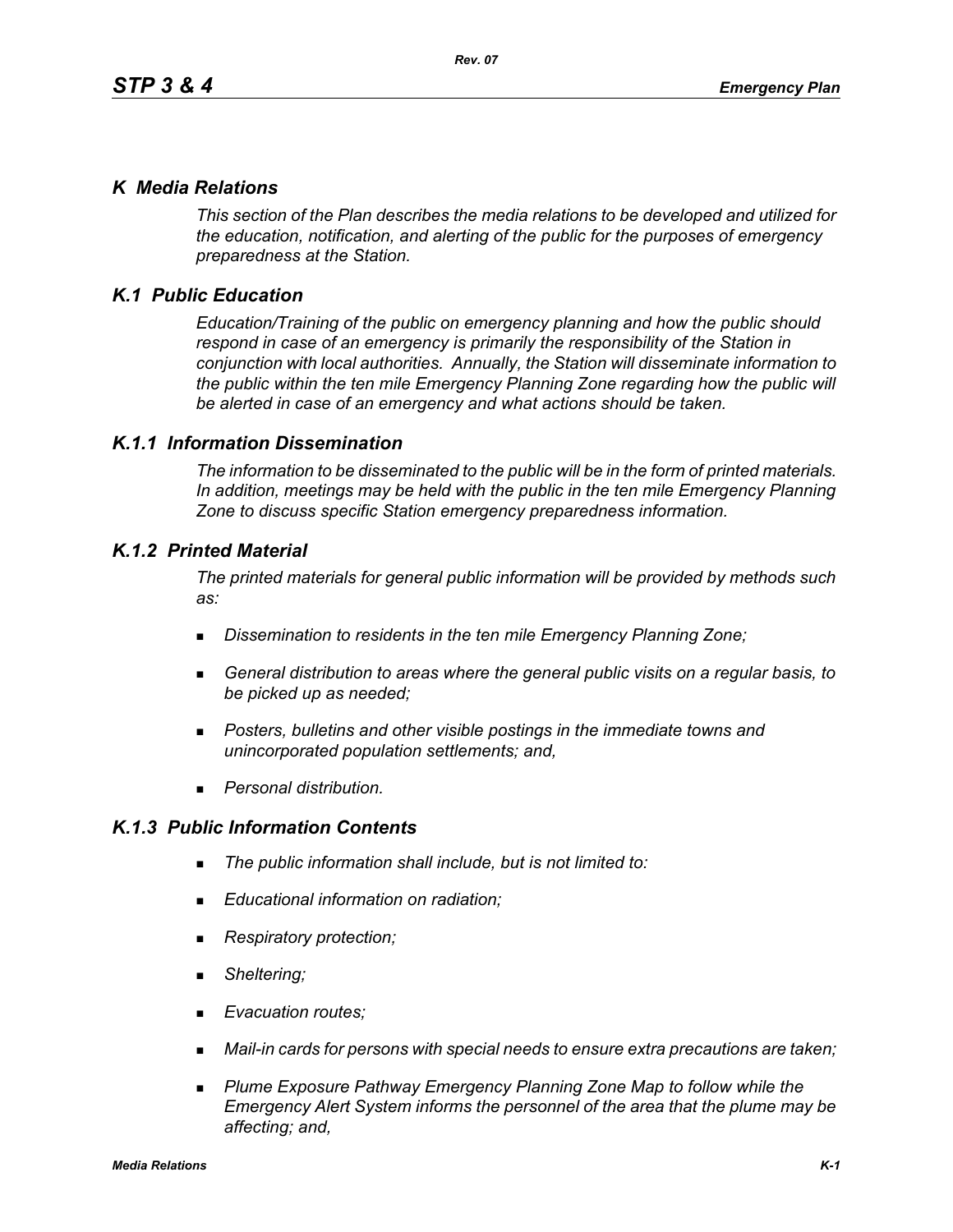- *Contacts and telephone numbers for additional information.*
- *Public information material is available to residents along with a Spanish information number.*

## *K.1.4 Station Continuing Education/Information Program*

*The Station promotes a continuing program of public education throughout the Station in regard to nuclear power in general and the Station in particular. Emergency planning is included in these information programs.* 

## *K.1.5 Education Responsibility*

*Education of the public regarding nuclear power and emergency response planning is the responsibility of the Supervisor, Emergency Response.* 

## *K.1.6 Distribution of Alert Radios*

*The Supervisor, Emergency Response or designee will distribute the alert radios and provide the public with an introduction to the emergency notification process.* 

## *K.2 Public Information Distribution*

*The public information is distributed annually by mail to residences, businesses, and public buildings within the ten mile Emergency Planning Zone of the Station.*

## *K.3 Transient Population Distribution*

*A general distribution to reach the transient population is achieved by posting information in public areas and by placing supplies of prepared written materials in areas where the general populace frequents.* 

## *K.4 Education and Information Program Resources*

*Media advertisements, telephone messages, news releases, and public information seminars may be utilized as necessary to achieve an effective information and education program.* 

## *K.4.1 News Media Participation*

*At least annually, the news media will be invited to participate in a program to acquaint them with the emergency planning effort at the Station. Typical topics covered will be information concerning radiation, and points of contact for release of information to the media in case of an emergency, or for plant specific material sent to the media.*

## *K.4.2 Specific Media Requests*

*The South Texas Project Communications and Public Affairs Group will respond to specific media requests for information concerning nuclear power emergency planning and the Station.*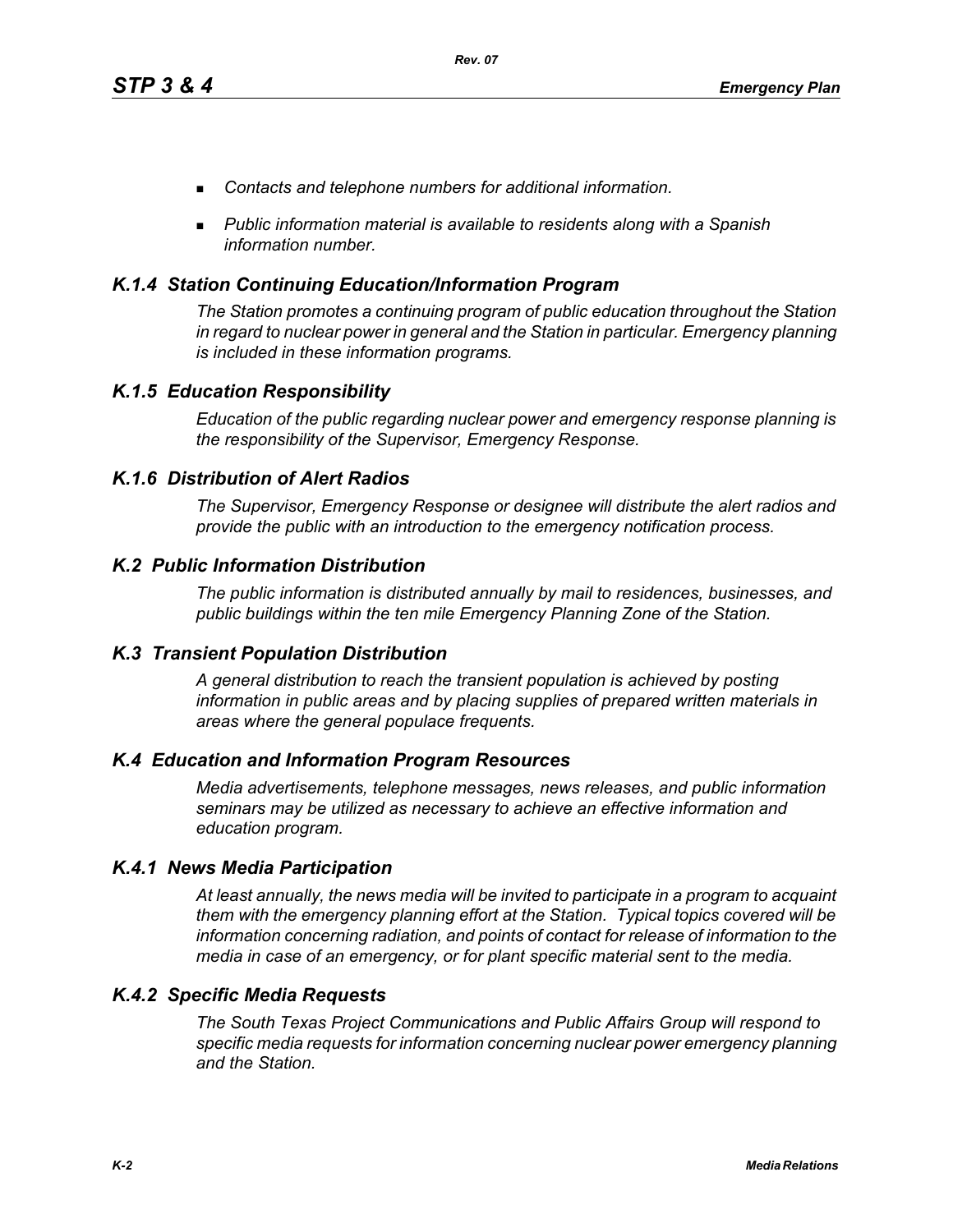## *K.5 Media Information Organization*

*It is the policy of the Station to provide prompt and accurate information to the public*  for events that may affect or simply interest the nearby community and the public at *large.* 

## *K.5.1 Normal Events and Unusual Events Release*

*News releases during declared Unusual Events will be issued by the South Texas Project Communications and Public Affairs Group.* 

## *K.5.2 Early Information Release*

*During an Alert or Higher event, prior to activation of the Joint Information Center, The Site Public Affairs Coordinator or an individual from the South Texas Project Communications and Public Affairs Group will support the Emergency Director issuing press releases.* 

#### *K.5.3 Joint Information Center Activation*

*The Joint Information Center is staffed at the declaration of an Alert and may be activated at the discretion of the Emergency Director. The Joint Information Center shall be activated at a Site Area Emergency or General Emergency. After the activation of the Joint Information Center, all news releases concerning the emergency at the Station shall be issued from the Joint Information Center. These information releases shall be the basis for information provided to the Station and employees, government groups, other utilities, and industry groups, as well as media outlets and the media representatives located at the Joint Information Center. Figure K-1 provides a typical layout of the Joint Information Center.* 

#### *K.5.4 Media Response/Rumor Control Manager*

*Media and public inquiries will be handled by the South Texas Project Communications and Public Affairs Personnel and STPNOC Co-Owners while the on-duty emergency response organization is enroute to the Joint Information Center. The Co-Owners will be contacted and provided information to answer media and public inquiries and to direct the media to the Joint Information Center.*

#### *K.5.5 Company Spokesperson*

*The Company Spokesperson is the primary spokesperson for the Station and together with the Joint Information Center Director shall remain responsible for the consistency of the information released. The Joint Information Center Director and/or the Emergency Director may select individuals to address the public on behalf of the Station as their respective expertise is needed.* 

#### *K.6 News Releases*

*News releases are issued periodically from the Joint Information Center under the direction of the Company Spokesperson. The Staff Writer will obtain information from the Site Public Affairs Coordinator. Information will be drafted into news releases and coordinated with federal, state and county public information officers for release.*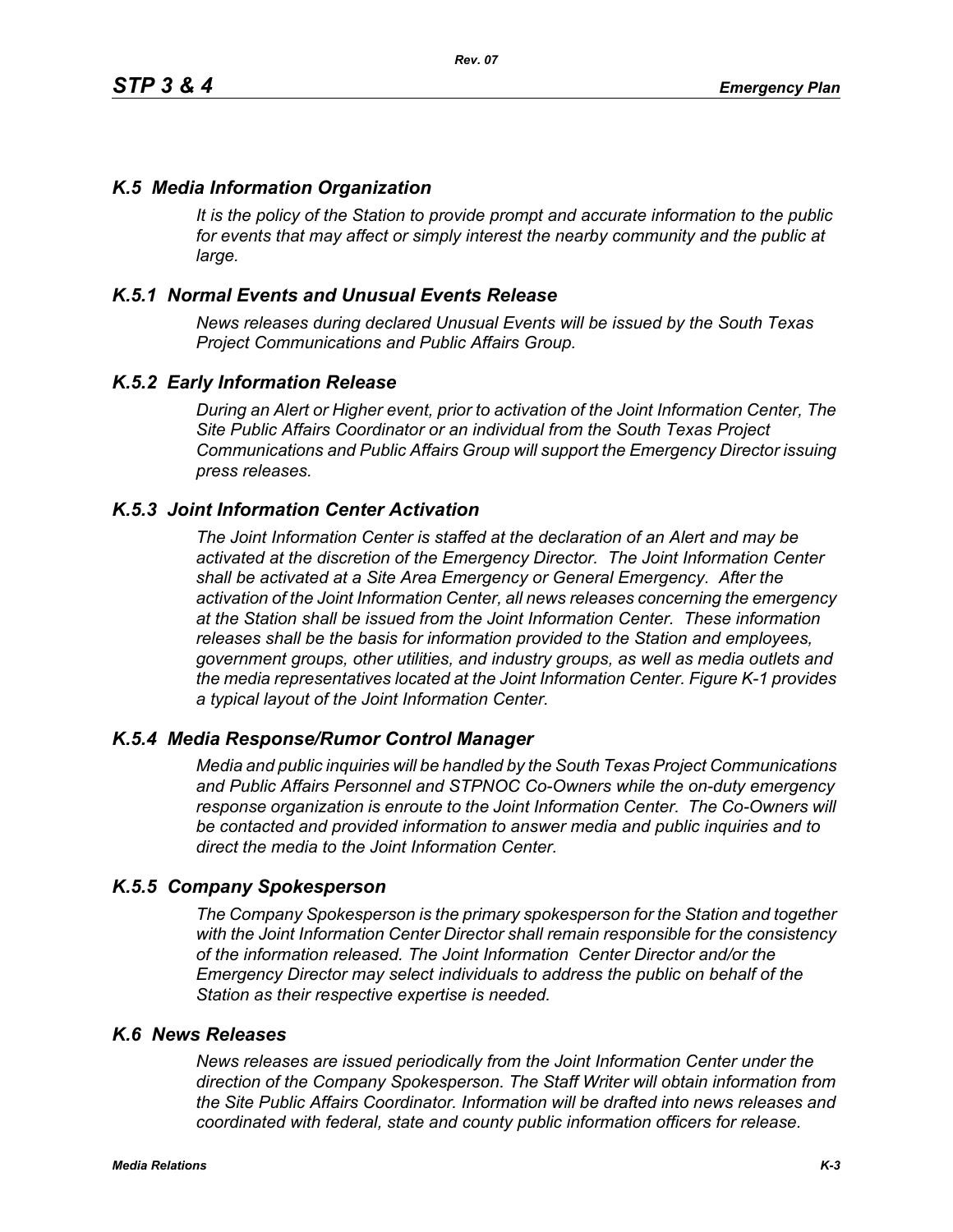# *K.7 News Conferences*

*News conferences will be held periodically at the Joint Information Center when activated during a declared emergency at the Station involving a Site Area Emergency or General Emergency.* 

- *Federal, State, and County authorities are invited to have representatives and spokespersons present at news conferences.*
- **Prior to each news conference or news release, the representatives of the Station,** *the Station owners, Federal, State, and local public information officers shall have the information to be released available for review.*
- *Media kits, containing maps, photographs, and Station historical background may be available for distribution at news conferences as needed.*

## *K.8 Media Requests*

*Any special media requests for specific interviews, visits to the Station or Control Room simulator, video tapes or films of the Control Room, and other unusual requests will be coordinated by the Media Relations Manager through the Site Public Affairs Coordinator.* 

- *Appropriate Station personnel can be made available for special background interviews.*
- *Special requests may be refused if they impact the Station security or safety programs or if the Emergency Director believes that media personnel may be placed in a situation of unnecessary hazard.*

## *K.9 Information Flow*

*During a declared emergency, the flow of factual information to employees and the public is critical. To ensure that the reports issued and disseminated about the Station are true and factual, the following rumor control program is established when the Joint Information Center is activated or earlier, if deemed necessary by the Joint Information Center Director.* 

# *K.9.1 Rumor Control*

*Under the direction of Media Monitoring/Rumor Control Manager, media monitors in the Joint Information Center shall monitor radio, television, and newspapers for misleading or erroneous information. In addition, under the direction of the Media Monitoring/Rumor Control Manager, Rumor Control Monitors in the Joint Information Center shall answer public telephone inquiries. The Media Monitoring/Rumor Control Manager is located in the Rumor Control Room at the Joint Information Center.* 

 *The Rumor Control Monitors and Media Monitors shall collect and consolidate rumors/misinformation and inform the applicable position or agency.*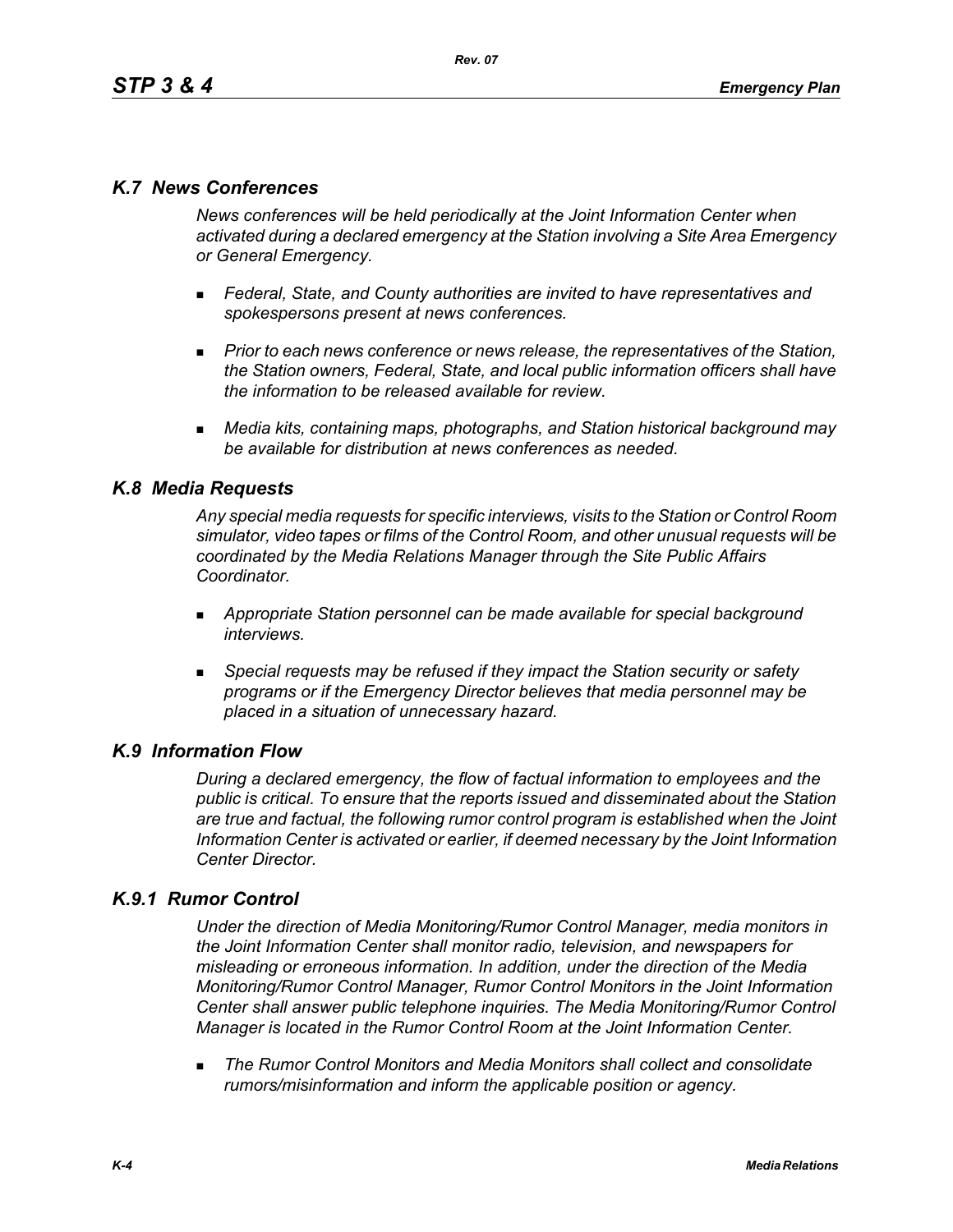*Rev. 07*

- *Rumor/misinformation shall be interpreted and discussed to coordinate appropriate responses and for immediate knowledge of what information is being released to the public from all parties.*
- *The Co-Owners shall collect and consolidate rumors/misinformation from customer service telephone operators and district offices and provide these rumors to the appropriate individual at the Joint Information Center.*

## *K.9.2 Misinformation Handling*

*State and County representatives shall handle misinformation relating to offsite conditions, including recommended protective measures.* 

*The Station shall address misinformation regarding Station/utility rumors. Rumors and incorrect information shall be addressed at news conferences when necessary.* 

*The Station shall also discuss information addressed in the news releases regarding protective action recommendations.* 

## *K.10 Joint Information Center*

*The Joint Information Center shall be operated as a joint information center where the Station, the State, County, and Federal Public Information Officers shall coordinate information, issue news bulletins, and participate in joint news briefings. 0ERP01-ZV-OF02, Joint Information Center Activation, Operation, and Deactivation describes how the Joint Information Center information is disseminated.*

*The Joint Information Center provides a spokesperson work area for Station, state, county, and federal public information officers. The entire Best Western Matagorda Hotel and Conference Center is available as the Joint Information Center, via a letter of agreement and contract; therefore, if private work areas are needed, space can be made available. Telecommunications facilities shall be available to include, but not be limited to:* 

- *Telephone links, with long distance capabilities;*
- *Telecopiers with nationwide capability; and,*
- *Radio and television hookups (for viewing) with cable television availability.*